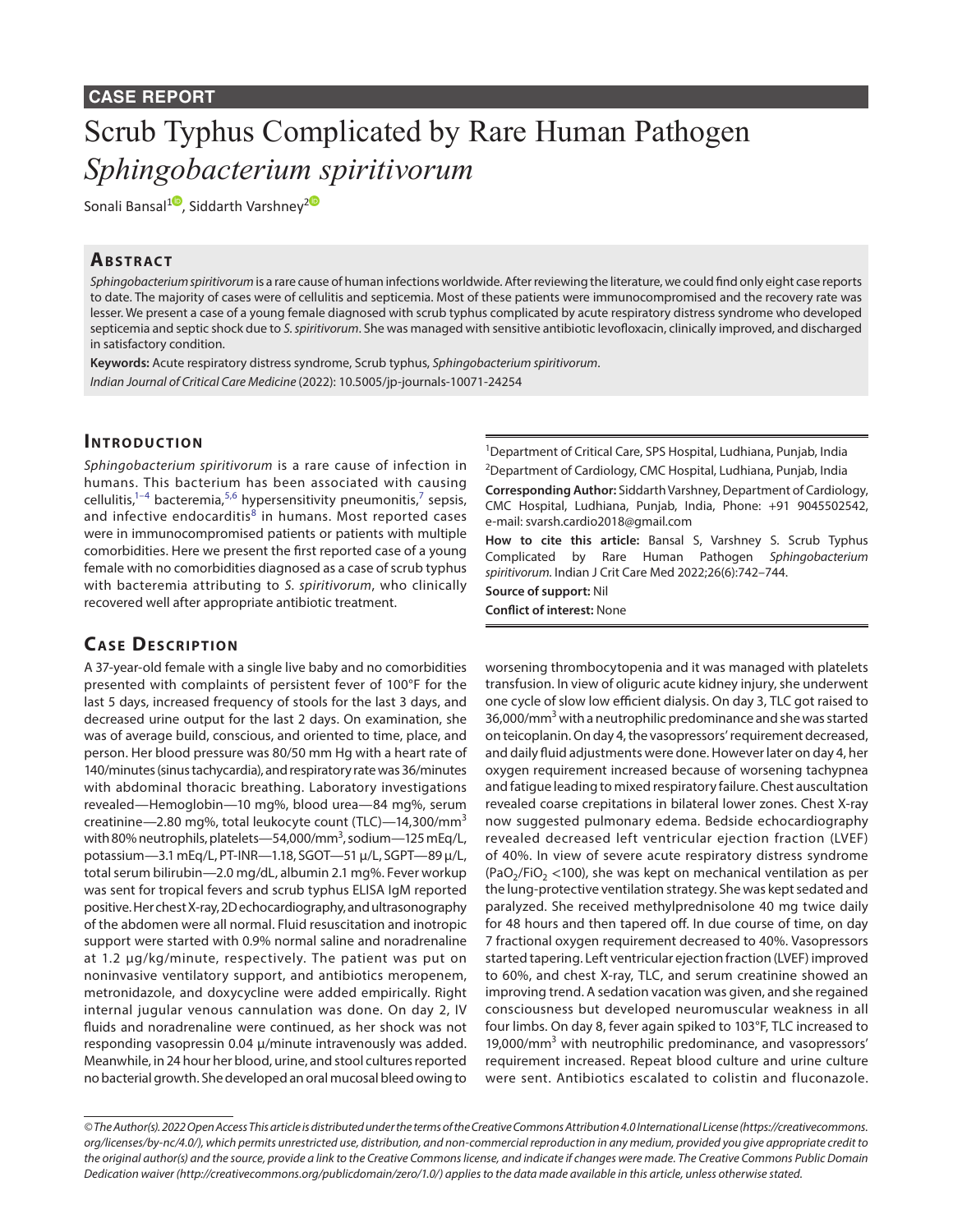Blood cultures after 2 days of incubation period reported the growth of gram-negative, non-motile, non-fermenting, oxidasepositive bacilli *S. spiritivorum*. Using the automated microdilution broth technique (vitek-2), antibiotic susceptibility testing was done. The results were reported as minimum inhibitory concentration (MIC): Cefoperazone/sulbactam ≤8 µg/mL, ciprofloxacin ≤1 µ/mL, levofloxacin ≤0.5 µ/mL, minocycline ≤1 µ/mL, trimethoprim/ sulfamethoxazole  $\leq 20 \mu/m$ L. This bacterium was highly resistant to colistin, meropenem, imipenem, piperacillin/tazobactam, amikacin, gentamicin, cefepime, and ceftazidime. She was started on levofloxacin 500 mg intravenously once a day. On day 14 her fever subsided, vasopressors tapered off, and minimal oxygen requirement, and liberated from mechanical ventilation with no adverse event. Diagnostic workup was done for residual limb weakness and was diagnosed as critical illness-induced myopathy. Her clinical condition improved and was discharged in satisfactory condition on oral levofloxacin. Repeated blood cultures were done after 2 weeks of therapy and showed no growth of any organism. Her clinical events are summarized in [Table 1.](#page-1-0)

and *S. spiritivorum* are known to cause the majority of infections in humans. *S. spiritivorum* is a gram-negative rod, aerobic, nonfermenting, non-motile, non-sporing, oxidase-positive bacilli and was first described in humans by Holmes et al.<sup>[9](#page-2-6)</sup> in 1982. After that only a few cases have been reported worldwide as described in [Table 2](#page-1-1). It is named *Sphingobacterium* because of the high content of sphingolipids in their cell walls. They are usually isolated from soil, water bodies, and plants and the isolation from human secretions is a rare event. In view of severe acute respiratory distress syndrome caused by scrub typhus, she received steroids which could have led to a pronounced immunocompromised state and supported the growth of bacteria in our patient. Interestingly she did not respond to empirical colistin and carbapenem initially as bacterial strains are inherently resistant to these antibiotics and the patient showed drastic recovery after receiving levofloxacin. We emphasize the use of repeated cultures and species identification among high-risk ICU patients as an utmost priority due to the intrinsic multidrug resistance behavior of this microorganism and increased risk of human infections.

## **CONCLUSION**

We report the first human case of *S. spiritivorum* infection in a patient of scrub typhus. *Sphingobacterium* species mainly *S. multivorum*

#### **Highlight**

We present the first case of a young female with scrub typhus complicated by acute respiratory distress syndrome later on

<span id="page-1-0"></span>

| <b>Table 1:</b> Patient timeline summarizing clinical events from presentation till discharge |                                                                                                 |  |  |  |  |
|-----------------------------------------------------------------------------------------------|-------------------------------------------------------------------------------------------------|--|--|--|--|
| Day 0                                                                                         | IV fluids, Inotropes, NIV, Antibiotics-meropenem, Doxycycline, Metronidazole                    |  |  |  |  |
| Day 1                                                                                         | Vasopressin started                                                                             |  |  |  |  |
| Day 2                                                                                         | Platelets transfused for thrombocytopenia and dialysis given for acute kidney injury            |  |  |  |  |
| Day 3                                                                                         | Antibiotic escalated to teicoplanin                                                             |  |  |  |  |
| Day 4                                                                                         | Inotropes reduced                                                                               |  |  |  |  |
| Day 4                                                                                         | Features of myocarditis and ARDS, Steroids given                                                |  |  |  |  |
| Day 7                                                                                         | Improvement in blood parameters, ARDS and myocarditis                                           |  |  |  |  |
| Day 8                                                                                         | Fever spiked, Neutrophilic leukocytosis, Inotropes increased, Antibiotics escalated to colistin |  |  |  |  |
| Day 10                                                                                        | S. spiritivorum identified and levofloxacin started subsequently                                |  |  |  |  |
| Day 14                                                                                        | Clinical recovery, Inotropes tapered off, Weaning from ventilatory support                      |  |  |  |  |
| Day 18                                                                                        | Patient discharged in satisfactory condition on oral levofloxacin                               |  |  |  |  |

ARDS, acute respiratory distress syndrome

<span id="page-1-1"></span>

| Table 2: Summary of reported cases of S. spiritivorum in humans |  |  |  |  |
|-----------------------------------------------------------------|--|--|--|--|
|-----------------------------------------------------------------|--|--|--|--|

| Case                   | Age (years) | Sex    | Year | Comorbidity                | <b>Diagnosis</b>                 | Source             | Treatment                   | Outcome  |
|------------------------|-------------|--------|------|----------------------------|----------------------------------|--------------------|-----------------------------|----------|
| Marinella <sup>1</sup> | 72          | Male   | 2002 | Parkinson                  | <b>Cellulitis</b>                | Blood              | <b>NA</b>                   | Recovery |
| Tronel $^2$            | 84          | Male   | 2003 | Anemia                     | <b>Cellulitis</b>                | Blood              | Amoxicillin-<br>clavulanate | Recovery |
| Anthony <sup>3</sup>   | 89          | Male   | 2016 | Parkinson                  | <b>Cellulitis</b>                | Blood              | Piperacillin<br>tazobactam  | Recovery |
| Arata <sup>4</sup>     | 80          | Male   | 2017 | COPD                       | <b>Cellulitis</b>                | Blood              | Levofloxacin                | Recovery |
| $K$ oh <sup>5</sup>    | 68          | Female | 2013 | Leukemia                   | Septicemia                       | Blood              | Ciprofloxacin               | Death    |
| Gupta <sup>6</sup>     | 80          | Female | 2016 | End-stage renal<br>disease | Septicemia                       | Blood              | <b>NA</b>                   | Recovery |
| Kämpfer                | 34          | Female | 2005 | <b>NS</b>                  | Extrinsic<br>allergic alveolitis | Water<br>reservoir | <b>NA</b>                   | Recovery |
| Hugo <sup>8</sup>      | 61          | Male   | 2016 | Nephrotic<br>syndrome      | Infective<br>endocarditis        | Mitral valve       | Piperacillin-<br>tazobactam | Death    |
| <b>PC</b>              | 37          | Female | 2021 | <b>NS</b>                  | Septicemia                       | Blood              | Levofloxacin                | Recovery |

PC, present case; NA, not available; NS, nothing significant